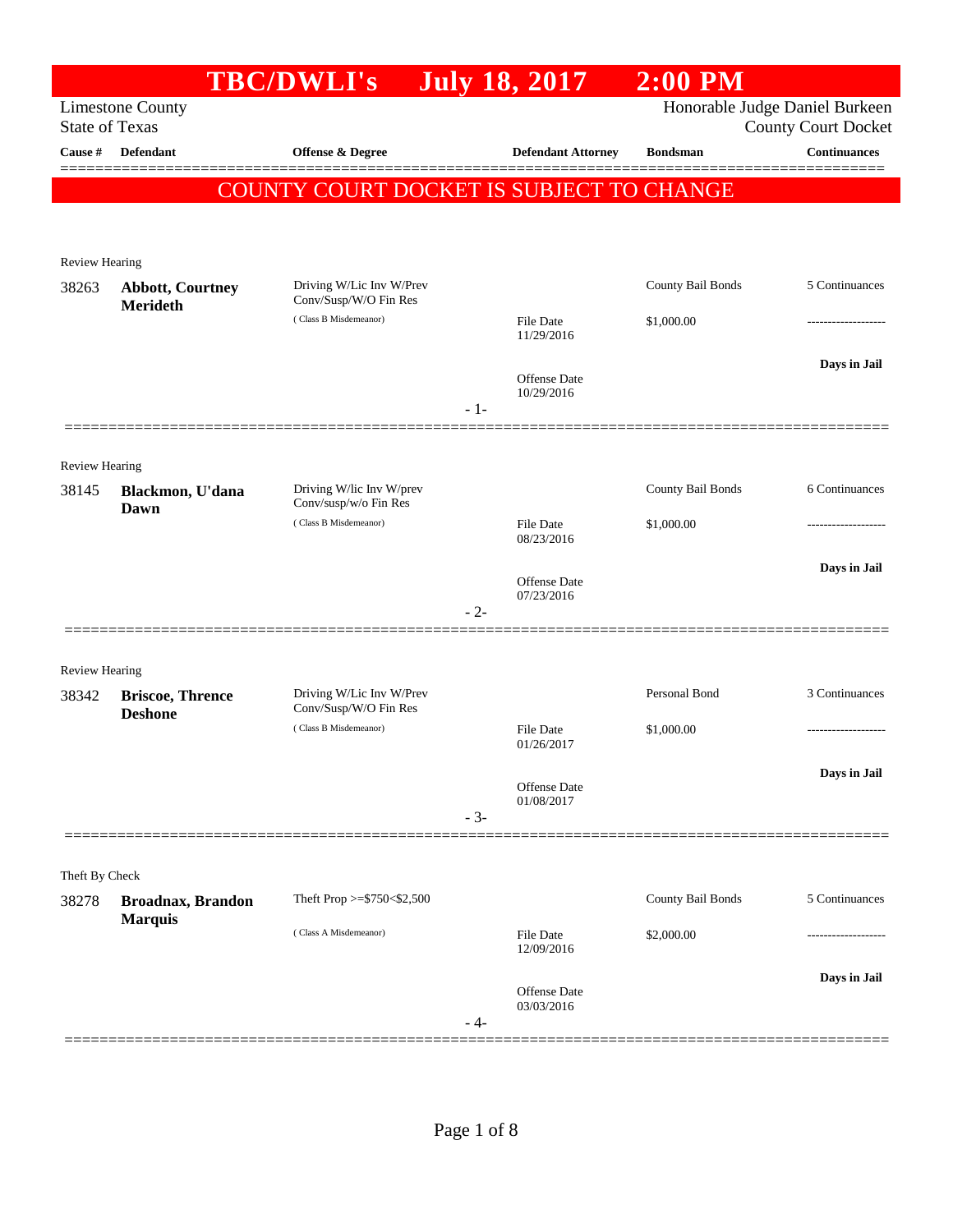|                |                                                  | <b>TBC/DWLI's</b>                                 | <b>July 18, 2017</b>           | $2:00$ PM         |                                                              |
|----------------|--------------------------------------------------|---------------------------------------------------|--------------------------------|-------------------|--------------------------------------------------------------|
|                | <b>Limestone County</b><br><b>State of Texas</b> |                                                   |                                |                   | Honorable Judge Daniel Burkeen<br><b>County Court Docket</b> |
| Cause #        | <b>Defendant</b>                                 | <b>Offense &amp; Degree</b>                       | <b>Defendant Attorney</b>      | <b>Bondsman</b>   | <b>Continuances</b>                                          |
|                |                                                  | COUNTY COURT DOCKET IS SUBJECT TO CHANGE          |                                |                   |                                                              |
|                |                                                  |                                                   |                                |                   |                                                              |
| Theft By Check |                                                  |                                                   |                                |                   |                                                              |
| 34522          | Castano, Veronica                                | Theft Prop>=\$20<\$500 By Check                   | Reed, Justin                   | Reed, Justin      | 3 Continuances                                               |
|                |                                                  | (Class B Misdemeanor)                             | <b>File Date</b><br>08/09/2010 | \$2,000.00        |                                                              |
|                |                                                  |                                                   |                                |                   | Days in Jail                                                 |
|                |                                                  |                                                   | Offense Date<br>07/15/2008     |                   |                                                              |
|                |                                                  | $-5-$                                             |                                |                   |                                                              |
| Theft By Check |                                                  |                                                   |                                |                   |                                                              |
| 38468          | Contreras, Julio Cesar                           | Theft Prop>=\$20<\$500 By Check                   |                                | County Bail Bonds | 1 Continuances                                               |
|                |                                                  | (Class B Misdemeanor)                             | File Date<br>05/08/2017        | \$1,000.00        |                                                              |
|                |                                                  |                                                   |                                |                   | Days in Jail                                                 |
|                |                                                  |                                                   | Offense Date<br>06/12/2015     |                   |                                                              |
|                |                                                  | $-6-$                                             |                                |                   |                                                              |
| Theft By Check |                                                  |                                                   |                                |                   |                                                              |
| 37939          | Davis, Brian                                     | Theft Prop>=\$20<\$500 By Check                   |                                | County Bail Bonds | 13 Continuances                                              |
|                |                                                  | (Class B Misdemeanor)                             | <b>File Date</b><br>05/04/2016 | \$1,000.00        |                                                              |
|                |                                                  |                                                   | Offense Date                   |                   | Days in Jail                                                 |
|                |                                                  | $-7-$                                             | 05/28/2014                     |                   |                                                              |
|                |                                                  |                                                   |                                |                   |                                                              |
| Review Hearing |                                                  |                                                   |                                |                   |                                                              |
| 37760          | <b>Estes, Thomas Wayne</b>                       | Driving W/Lic Inv W/Prev<br>Conv/Susp/W/O Fin Res |                                | Personal Bond     | 12 Continuances                                              |
|                |                                                  | (Class B Misdemeanor)                             | File Date<br>12/22/2015        | \$2,000.00        |                                                              |
|                |                                                  |                                                   |                                |                   | Days in Jail                                                 |
|                |                                                  |                                                   | Offense Date<br>11/19/2015     |                   |                                                              |
|                |                                                  | $-8-$                                             |                                |                   |                                                              |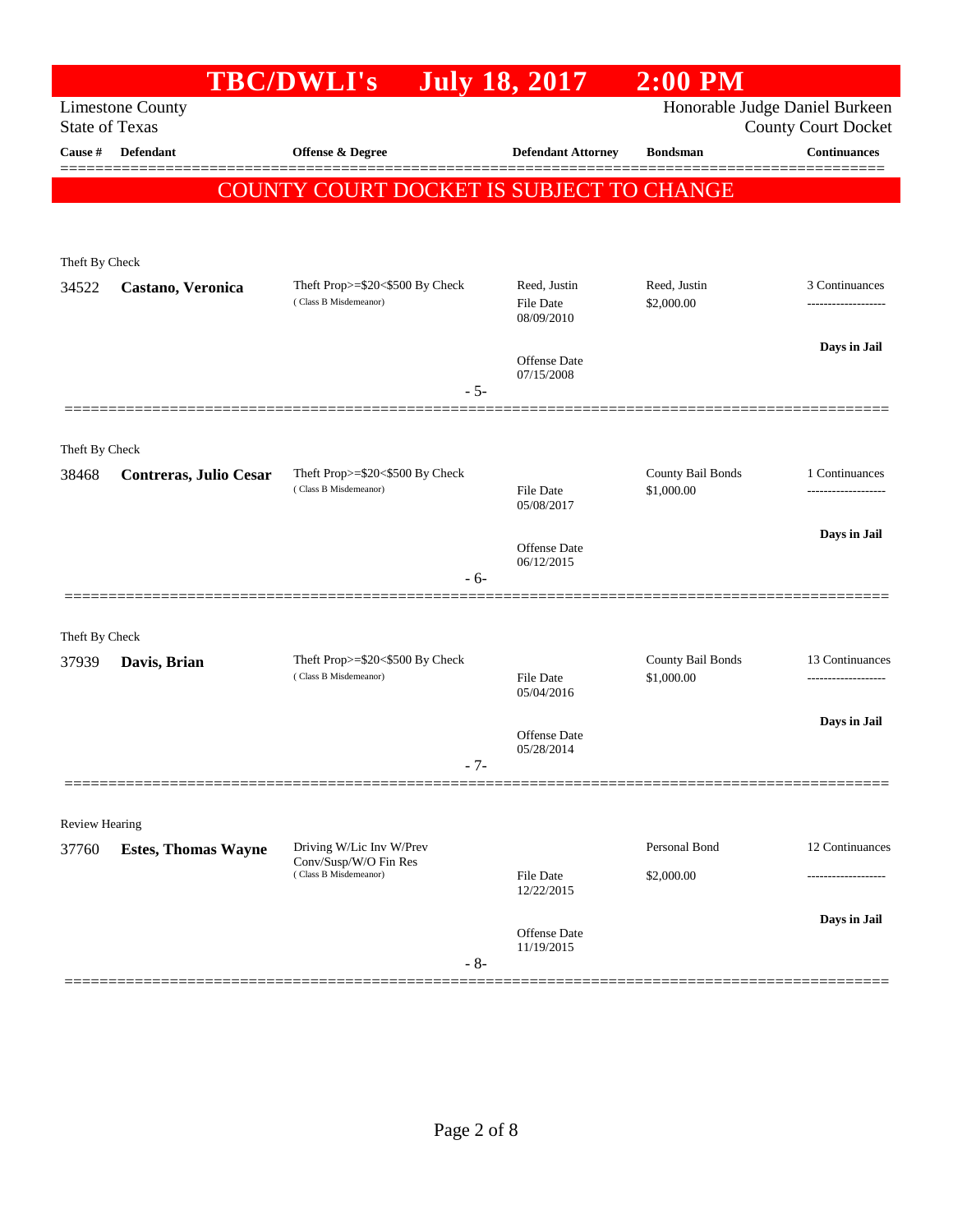| Honorable Judge Daniel Burkeen<br><b>Limestone County</b><br><b>State of Texas</b><br><b>County Court Docket</b><br><b>Continuances</b><br><b>Defendant</b><br>Offense & Degree<br><b>Defendant Attorney</b><br><b>Bondsman</b><br>COUNTY COURT DOCKET IS SUBJECT TO CHANGE<br>Review Hearing<br>Personal Bond<br>Bail Jumping And Fail To Appear<br>12 Continuances<br>37802<br><b>Estes, Thomas Wayne</b><br>(Class A Misdemeanor)<br>\$2,000.00<br><b>File Date</b><br>01/27/2016<br>Days in Jail<br><b>Offense Date</b><br>01/07/2016<br>$-9-$<br>Theft By Check<br>Personal Bond<br>12 Continuances<br>Theft Prop>=\$20<\$500 By Check<br><b>Evans, Quincey</b><br>37941<br>Charles, Jr.<br>(Class B Misdemeanor)<br><b>File Date</b><br>\$1,000.00<br>05/04/2016<br>Days in Jail<br>Offense Date<br>02/06/2015<br>$-10-$<br>Theft By Check<br>Theft Prop>=\$20<\$500 By Check<br>County Bail Bonds<br>4 Continuances<br>37787<br>Flores, Israel, III<br>(Class B Misdemeanor)<br>\$1,000.00<br><b>File Date</b><br>01/25/2016<br>Days in Jail<br>Offense Date<br>04/19/2014<br>$-11-$<br>Theft By Check<br>4 Continuances<br>Theft Prop>=\$20<\$500 By Check<br>Frankie Chapman Bail<br>Forbes, Amanda Gail<br>Bonds - Waco<br>(Class B Misdemeanor)<br><b>File Date</b><br>\$1,000.00<br>05/04/2016<br>Days in Jail<br>Offense Date<br>05/22/2014<br>$-12-$ |         | <b>TBC/DWLI's</b> | <b>July 18, 2017</b> | $2:00$ PM |  |
|--------------------------------------------------------------------------------------------------------------------------------------------------------------------------------------------------------------------------------------------------------------------------------------------------------------------------------------------------------------------------------------------------------------------------------------------------------------------------------------------------------------------------------------------------------------------------------------------------------------------------------------------------------------------------------------------------------------------------------------------------------------------------------------------------------------------------------------------------------------------------------------------------------------------------------------------------------------------------------------------------------------------------------------------------------------------------------------------------------------------------------------------------------------------------------------------------------------------------------------------------------------------------------------------------------------------------------------------------------------------|---------|-------------------|----------------------|-----------|--|
|                                                                                                                                                                                                                                                                                                                                                                                                                                                                                                                                                                                                                                                                                                                                                                                                                                                                                                                                                                                                                                                                                                                                                                                                                                                                                                                                                                    |         |                   |                      |           |  |
|                                                                                                                                                                                                                                                                                                                                                                                                                                                                                                                                                                                                                                                                                                                                                                                                                                                                                                                                                                                                                                                                                                                                                                                                                                                                                                                                                                    | Cause # |                   |                      |           |  |
|                                                                                                                                                                                                                                                                                                                                                                                                                                                                                                                                                                                                                                                                                                                                                                                                                                                                                                                                                                                                                                                                                                                                                                                                                                                                                                                                                                    |         |                   |                      |           |  |
|                                                                                                                                                                                                                                                                                                                                                                                                                                                                                                                                                                                                                                                                                                                                                                                                                                                                                                                                                                                                                                                                                                                                                                                                                                                                                                                                                                    |         |                   |                      |           |  |
|                                                                                                                                                                                                                                                                                                                                                                                                                                                                                                                                                                                                                                                                                                                                                                                                                                                                                                                                                                                                                                                                                                                                                                                                                                                                                                                                                                    |         |                   |                      |           |  |
|                                                                                                                                                                                                                                                                                                                                                                                                                                                                                                                                                                                                                                                                                                                                                                                                                                                                                                                                                                                                                                                                                                                                                                                                                                                                                                                                                                    |         |                   |                      |           |  |
|                                                                                                                                                                                                                                                                                                                                                                                                                                                                                                                                                                                                                                                                                                                                                                                                                                                                                                                                                                                                                                                                                                                                                                                                                                                                                                                                                                    |         |                   |                      |           |  |
|                                                                                                                                                                                                                                                                                                                                                                                                                                                                                                                                                                                                                                                                                                                                                                                                                                                                                                                                                                                                                                                                                                                                                                                                                                                                                                                                                                    |         |                   |                      |           |  |
|                                                                                                                                                                                                                                                                                                                                                                                                                                                                                                                                                                                                                                                                                                                                                                                                                                                                                                                                                                                                                                                                                                                                                                                                                                                                                                                                                                    |         |                   |                      |           |  |
|                                                                                                                                                                                                                                                                                                                                                                                                                                                                                                                                                                                                                                                                                                                                                                                                                                                                                                                                                                                                                                                                                                                                                                                                                                                                                                                                                                    |         |                   |                      |           |  |
|                                                                                                                                                                                                                                                                                                                                                                                                                                                                                                                                                                                                                                                                                                                                                                                                                                                                                                                                                                                                                                                                                                                                                                                                                                                                                                                                                                    |         |                   |                      |           |  |
|                                                                                                                                                                                                                                                                                                                                                                                                                                                                                                                                                                                                                                                                                                                                                                                                                                                                                                                                                                                                                                                                                                                                                                                                                                                                                                                                                                    |         |                   |                      |           |  |
|                                                                                                                                                                                                                                                                                                                                                                                                                                                                                                                                                                                                                                                                                                                                                                                                                                                                                                                                                                                                                                                                                                                                                                                                                                                                                                                                                                    |         |                   |                      |           |  |
|                                                                                                                                                                                                                                                                                                                                                                                                                                                                                                                                                                                                                                                                                                                                                                                                                                                                                                                                                                                                                                                                                                                                                                                                                                                                                                                                                                    |         |                   |                      |           |  |
|                                                                                                                                                                                                                                                                                                                                                                                                                                                                                                                                                                                                                                                                                                                                                                                                                                                                                                                                                                                                                                                                                                                                                                                                                                                                                                                                                                    |         |                   |                      |           |  |
|                                                                                                                                                                                                                                                                                                                                                                                                                                                                                                                                                                                                                                                                                                                                                                                                                                                                                                                                                                                                                                                                                                                                                                                                                                                                                                                                                                    |         |                   |                      |           |  |
|                                                                                                                                                                                                                                                                                                                                                                                                                                                                                                                                                                                                                                                                                                                                                                                                                                                                                                                                                                                                                                                                                                                                                                                                                                                                                                                                                                    |         |                   |                      |           |  |
|                                                                                                                                                                                                                                                                                                                                                                                                                                                                                                                                                                                                                                                                                                                                                                                                                                                                                                                                                                                                                                                                                                                                                                                                                                                                                                                                                                    |         |                   |                      |           |  |
|                                                                                                                                                                                                                                                                                                                                                                                                                                                                                                                                                                                                                                                                                                                                                                                                                                                                                                                                                                                                                                                                                                                                                                                                                                                                                                                                                                    |         |                   |                      |           |  |
|                                                                                                                                                                                                                                                                                                                                                                                                                                                                                                                                                                                                                                                                                                                                                                                                                                                                                                                                                                                                                                                                                                                                                                                                                                                                                                                                                                    |         |                   |                      |           |  |
|                                                                                                                                                                                                                                                                                                                                                                                                                                                                                                                                                                                                                                                                                                                                                                                                                                                                                                                                                                                                                                                                                                                                                                                                                                                                                                                                                                    |         |                   |                      |           |  |
|                                                                                                                                                                                                                                                                                                                                                                                                                                                                                                                                                                                                                                                                                                                                                                                                                                                                                                                                                                                                                                                                                                                                                                                                                                                                                                                                                                    |         |                   |                      |           |  |
|                                                                                                                                                                                                                                                                                                                                                                                                                                                                                                                                                                                                                                                                                                                                                                                                                                                                                                                                                                                                                                                                                                                                                                                                                                                                                                                                                                    |         |                   |                      |           |  |
|                                                                                                                                                                                                                                                                                                                                                                                                                                                                                                                                                                                                                                                                                                                                                                                                                                                                                                                                                                                                                                                                                                                                                                                                                                                                                                                                                                    |         |                   |                      |           |  |
|                                                                                                                                                                                                                                                                                                                                                                                                                                                                                                                                                                                                                                                                                                                                                                                                                                                                                                                                                                                                                                                                                                                                                                                                                                                                                                                                                                    |         |                   |                      |           |  |
|                                                                                                                                                                                                                                                                                                                                                                                                                                                                                                                                                                                                                                                                                                                                                                                                                                                                                                                                                                                                                                                                                                                                                                                                                                                                                                                                                                    | 37938   |                   |                      |           |  |
|                                                                                                                                                                                                                                                                                                                                                                                                                                                                                                                                                                                                                                                                                                                                                                                                                                                                                                                                                                                                                                                                                                                                                                                                                                                                                                                                                                    |         |                   |                      |           |  |
|                                                                                                                                                                                                                                                                                                                                                                                                                                                                                                                                                                                                                                                                                                                                                                                                                                                                                                                                                                                                                                                                                                                                                                                                                                                                                                                                                                    |         |                   |                      |           |  |
|                                                                                                                                                                                                                                                                                                                                                                                                                                                                                                                                                                                                                                                                                                                                                                                                                                                                                                                                                                                                                                                                                                                                                                                                                                                                                                                                                                    |         |                   |                      |           |  |
|                                                                                                                                                                                                                                                                                                                                                                                                                                                                                                                                                                                                                                                                                                                                                                                                                                                                                                                                                                                                                                                                                                                                                                                                                                                                                                                                                                    |         |                   |                      |           |  |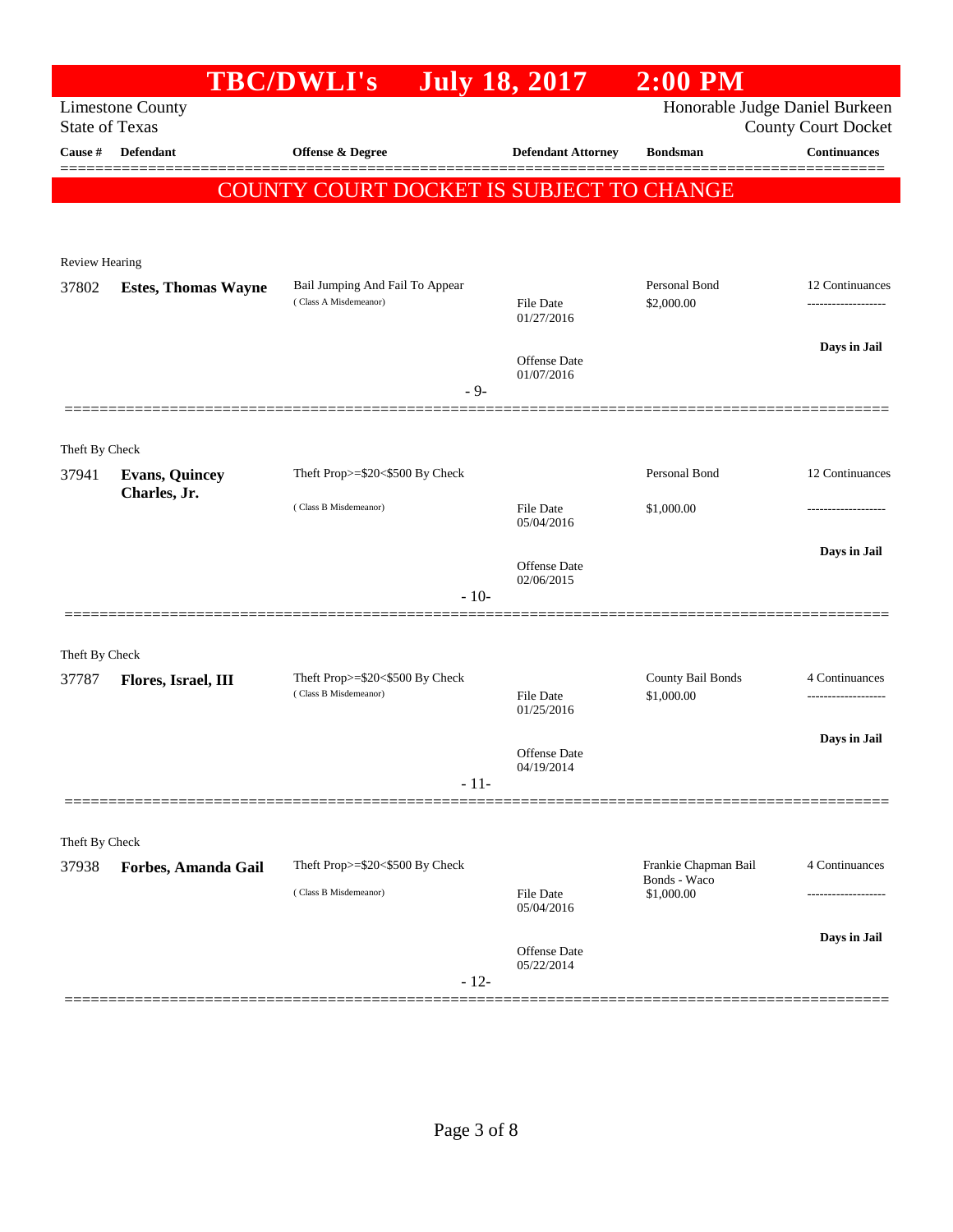|                       |                                   | <b>TBC/DWLI's</b>                                                          |        | <b>July 18, 2017</b>              | $2:00$ PM         |                                                              |
|-----------------------|-----------------------------------|----------------------------------------------------------------------------|--------|-----------------------------------|-------------------|--------------------------------------------------------------|
| <b>State of Texas</b> | <b>Limestone County</b>           |                                                                            |        |                                   |                   | Honorable Judge Daniel Burkeen<br><b>County Court Docket</b> |
| Cause #               | Defendant                         | Offense & Degree                                                           |        | <b>Defendant Attorney</b>         | <b>Bondsman</b>   | <b>Continuances</b>                                          |
|                       |                                   | <b>COUNTY COURT DOCKET IS SUBJECT TO CHANGE</b>                            |        |                                   |                   |                                                              |
|                       |                                   |                                                                            |        |                                   |                   |                                                              |
| Theft By Check        |                                   |                                                                            |        |                                   |                   |                                                              |
| 37877                 | Garcia, Jose                      | Theft Prop >=\$100<\$750                                                   |        | Reed, Benjie                      | Reed, Benjie      | 11 Continuances                                              |
|                       |                                   | (Class B Misdemeanor)                                                      |        | <b>File Date</b><br>03/31/2016    | \$1,000.00        |                                                              |
|                       |                                   |                                                                            |        | <b>Offense Date</b><br>10/01/2015 |                   | <b>2 Days in Jail</b>                                        |
|                       |                                   |                                                                            | $-13-$ |                                   |                   |                                                              |
|                       |                                   |                                                                            |        |                                   |                   |                                                              |
| Arraignment           |                                   |                                                                            |        |                                   |                   |                                                              |
| 38545                 | Hoffman, Joseph<br><b>Michael</b> | Driving W/Lic Inv W/Prev<br>Conv/Susp/W/O Fin Res                          |        |                                   | County Bail Bonds | 1 Continuances                                               |
|                       |                                   | (Class B Misdemeanor)                                                      |        | File Date<br>06/20/2017           | \$2,000.00        |                                                              |
|                       |                                   |                                                                            |        | <b>Offense Date</b>               |                   | Days in Jail                                                 |
|                       |                                   |                                                                            | $-14-$ | 06/11/2017                        |                   |                                                              |
|                       |                                   |                                                                            |        |                                   |                   |                                                              |
| <b>Review Hearing</b> |                                   |                                                                            |        |                                   |                   |                                                              |
| 36871                 | <b>Jackson, Brent Wayne</b>       | Driving W/Lic Inv W/Prev                                                   |        |                                   | County Bail Bonds | 9 Continuances                                               |
|                       |                                   | Conv/Susp/W/O Fin Res<br>(Class B Misdemeanor)                             |        | File Date<br>03/13/2014           | \$3,000.00        | ------------------                                           |
|                       |                                   |                                                                            |        |                                   |                   | Days in Jail                                                 |
|                       |                                   |                                                                            |        | Offense Date<br>02/06/2014        |                   |                                                              |
|                       |                                   |                                                                            | $-15-$ |                                   |                   |                                                              |
|                       |                                   |                                                                            |        |                                   |                   |                                                              |
| <b>Status Hearing</b> |                                   |                                                                            |        |                                   |                   |                                                              |
| 38420                 | Kyle, William Brian               | Driving W/Lic Inv W/Prev<br>Conv/Susp/W/O Fin Res<br>(Class B Misdemeanor) |        |                                   | County Bail Bonds | 2 Continuances                                               |
|                       |                                   |                                                                            |        | File Date<br>04/07/2017           | \$1,000.00        |                                                              |
|                       |                                   |                                                                            |        | Offense Date                      |                   | Days in Jail                                                 |
|                       |                                   |                                                                            | $-16-$ | 03/09/2017                        |                   |                                                              |
|                       |                                   |                                                                            |        |                                   |                   |                                                              |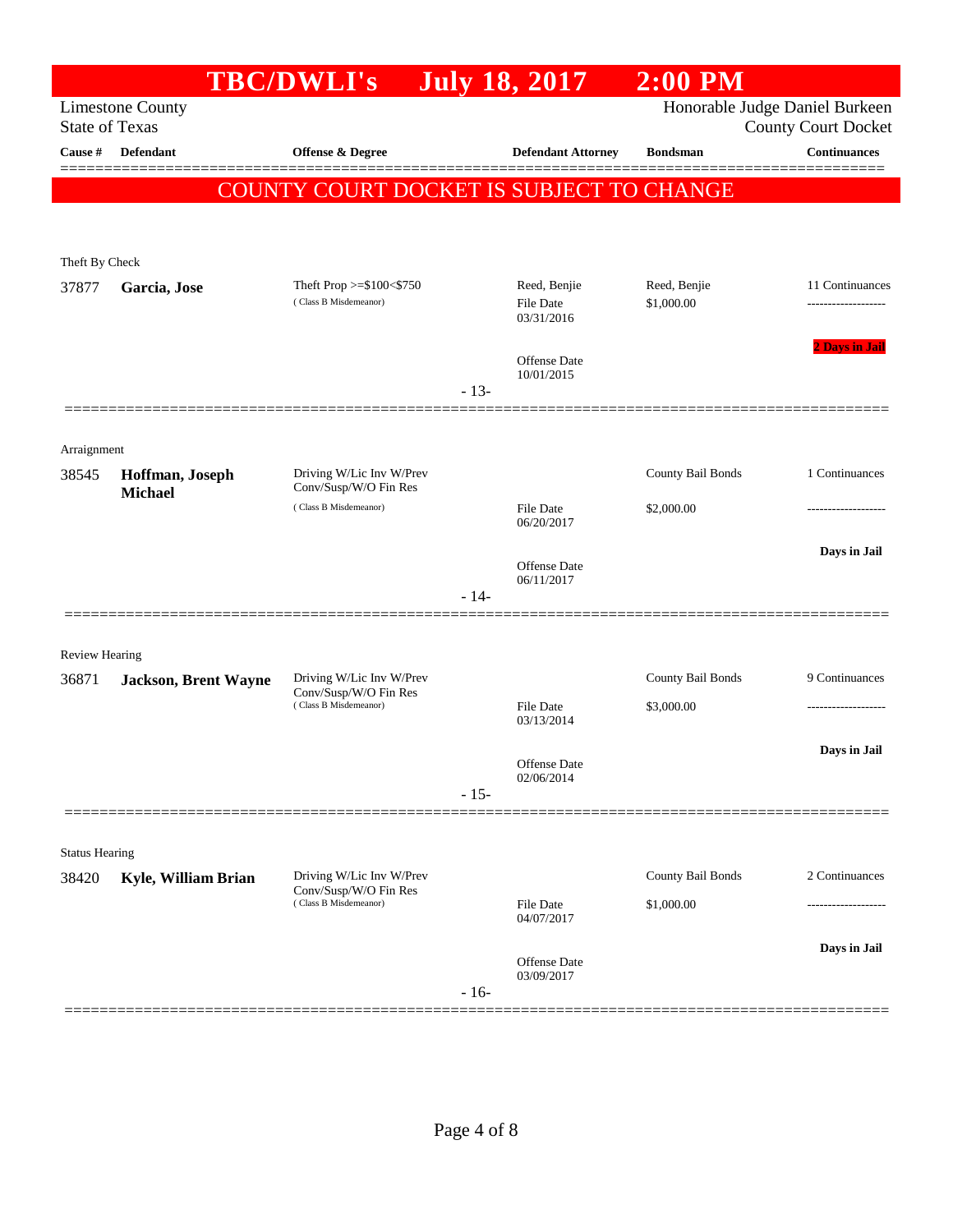|                       |                            | <b>TBC/DWLI's</b>                                                          |        | <b>July 18, 2017</b>              | $2:00$ PM                       |                                                              |
|-----------------------|----------------------------|----------------------------------------------------------------------------|--------|-----------------------------------|---------------------------------|--------------------------------------------------------------|
| <b>State of Texas</b> | <b>Limestone County</b>    |                                                                            |        |                                   |                                 | Honorable Judge Daniel Burkeen<br><b>County Court Docket</b> |
| Cause #               | Defendant                  | <b>Offense &amp; Degree</b>                                                |        | <b>Defendant Attorney</b>         | <b>Bondsman</b>                 | <b>Continuances</b>                                          |
|                       |                            | COUNTY COURT DOCKET IS SUBJECT TO CHANGE                                   |        |                                   |                                 |                                                              |
|                       |                            |                                                                            |        |                                   |                                 |                                                              |
| Theft By Check        |                            |                                                                            |        |                                   |                                 |                                                              |
| 36663                 | Latham, Jimmie             | Theft Prop>=\$20<\$500 By Check<br>(Class B Misdemeanor)                   |        | File Date                         | Personal Bond<br>\$1,000.00     | 4 Continuances                                               |
|                       |                            |                                                                            |        | 10/29/2013                        |                                 |                                                              |
|                       |                            |                                                                            |        | <b>Offense</b> Date               |                                 | Days in Jail                                                 |
|                       |                            |                                                                            | $-17-$ | 05/23/2012                        |                                 |                                                              |
|                       |                            |                                                                            |        |                                   |                                 |                                                              |
| <b>Status Hearing</b> |                            |                                                                            |        |                                   |                                 |                                                              |
| 38284                 | <b>Mack, Eric Labreece</b> | Driving W/Lic Inv W/Prev<br>Conv/Susp/W/O Fin Res<br>(Class B Misdemeanor) |        | File Date                         | County Bail Bonds<br>\$1,000.00 | 4 Continuances                                               |
|                       |                            |                                                                            |        | 12/19/2016                        |                                 |                                                              |
|                       |                            |                                                                            |        | <b>Offense</b> Date               |                                 | Days in Jail                                                 |
|                       |                            |                                                                            | $-18-$ | 11/03/2016                        |                                 |                                                              |
|                       |                            |                                                                            |        |                                   |                                 |                                                              |
| <b>Review Hearing</b> |                            |                                                                            |        |                                   |                                 |                                                              |
| 37721                 | Nodine, Cindy Zamora       | Driving W/Lic Inv W/Prev<br>Conv/Susp/W/O Fin Res                          |        |                                   | Personal Bond                   | 10 Continuances                                              |
|                       |                            | (Class B Misdemeanor)                                                      |        | <b>File Date</b><br>11/19/2015    | \$1,000.00                      | -------------------                                          |
|                       |                            |                                                                            |        | <b>Offense</b> Date               |                                 | Days in Jail                                                 |
|                       |                            |                                                                            | $-19-$ | 08/21/2015                        |                                 |                                                              |
|                       |                            |                                                                            |        |                                   |                                 |                                                              |
| <b>Status Hearing</b> |                            |                                                                            |        |                                   |                                 |                                                              |
| 38433                 | Nutt, Linda Gail           | Driving W/Lic Inv W/Prev<br>Conv/Susp/W/O Fin Res                          |        |                                   | Freebird Bail Bonds             | 2 Continuances                                               |
|                       |                            | (Class B Misdemeanor)                                                      |        | File Date<br>04/20/2017           | \$1,500.00                      | .                                                            |
|                       |                            |                                                                            |        |                                   |                                 | Days in Jail                                                 |
|                       |                            |                                                                            | $-20-$ | <b>Offense</b> Date<br>03/13/2017 |                                 |                                                              |
|                       |                            |                                                                            |        |                                   |                                 |                                                              |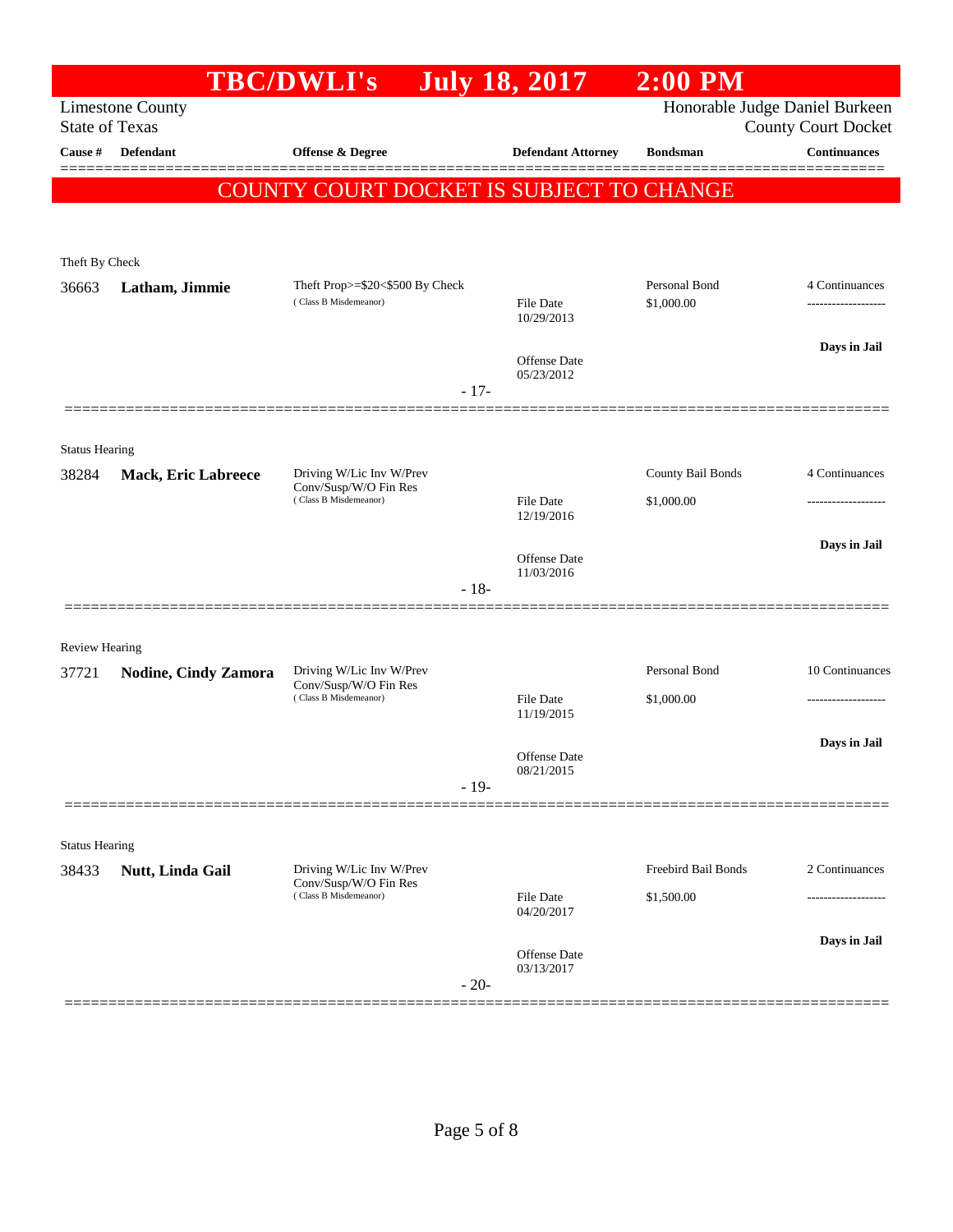|                       |                               | <b>TBC/DWLI's</b>                                        | <b>July 18, 2017</b>           | $2:00$ PM                   |                                                              |
|-----------------------|-------------------------------|----------------------------------------------------------|--------------------------------|-----------------------------|--------------------------------------------------------------|
| <b>State of Texas</b> | <b>Limestone County</b>       |                                                          |                                |                             | Honorable Judge Daniel Burkeen<br><b>County Court Docket</b> |
| Cause #               | <b>Defendant</b>              | <b>Offense &amp; Degree</b>                              | <b>Defendant Attorney</b>      | <b>Bondsman</b>             | <b>Continuances</b>                                          |
|                       |                               | COUNTY COURT DOCKET IS SUBJECT TO CHANGE                 |                                |                             |                                                              |
|                       |                               |                                                          |                                |                             |                                                              |
| Theft By Check        |                               |                                                          |                                |                             |                                                              |
| 37978                 | Price, Twamocka               | Theft Prop>=\$20<\$500 By Check<br>(Class B Misdemeanor) |                                | Personal Bond               | 12 Continuances                                              |
|                       |                               |                                                          | <b>File Date</b><br>05/23/2016 | \$1,000.00                  |                                                              |
|                       |                               |                                                          | Offense Date                   |                             | Days in Jail                                                 |
|                       |                               | $-21-$                                                   | 09/15/2014                     |                             |                                                              |
|                       |                               |                                                          |                                |                             |                                                              |
| Theft By Check        |                               |                                                          |                                |                             |                                                              |
| 37979                 | Price, Twamocka               | Theft Prop>=\$20<\$500 By Check<br>(Class B Misdemeanor) | <b>File Date</b>               | Personal Bond<br>\$1,000.00 | 12 Continuances                                              |
|                       |                               |                                                          | 05/23/2016                     |                             |                                                              |
|                       |                               |                                                          | Offense Date                   |                             | Days in Jail                                                 |
|                       |                               | $-22-$                                                   | 09/11/2014                     |                             |                                                              |
|                       |                               |                                                          |                                |                             |                                                              |
| Theft By Check        |                               |                                                          |                                | Personal Bond               | 1 Continuances                                               |
| 38484                 | Puryear, Grady Leslie,<br>Jr. | Theft Prop >=\$100<\$750                                 |                                |                             |                                                              |
|                       |                               | (Class B Misdemeanor)                                    | <b>File Date</b><br>05/09/2017 | \$1,000.00                  |                                                              |
|                       |                               |                                                          | Offense Date                   |                             | Days in Jail                                                 |
|                       |                               | $-23-$                                                   | 11/19/2016                     |                             |                                                              |
|                       |                               |                                                          |                                |                             |                                                              |
| Theft By Check        |                               |                                                          |                                |                             |                                                              |
| 38485                 | Puryear, Grady Leslie,        | Theft Prop >=\$100<\$750                                 |                                | Personal Bond               | 1 Continuances                                               |
|                       | Jr.                           | (Class B Misdemeanor)                                    | <b>File Date</b><br>05/09/2017 | \$1,000.00                  |                                                              |
|                       |                               |                                                          | Offense Date                   |                             | Days in Jail                                                 |
|                       |                               | $-24-$                                                   | 11/17/2016                     |                             |                                                              |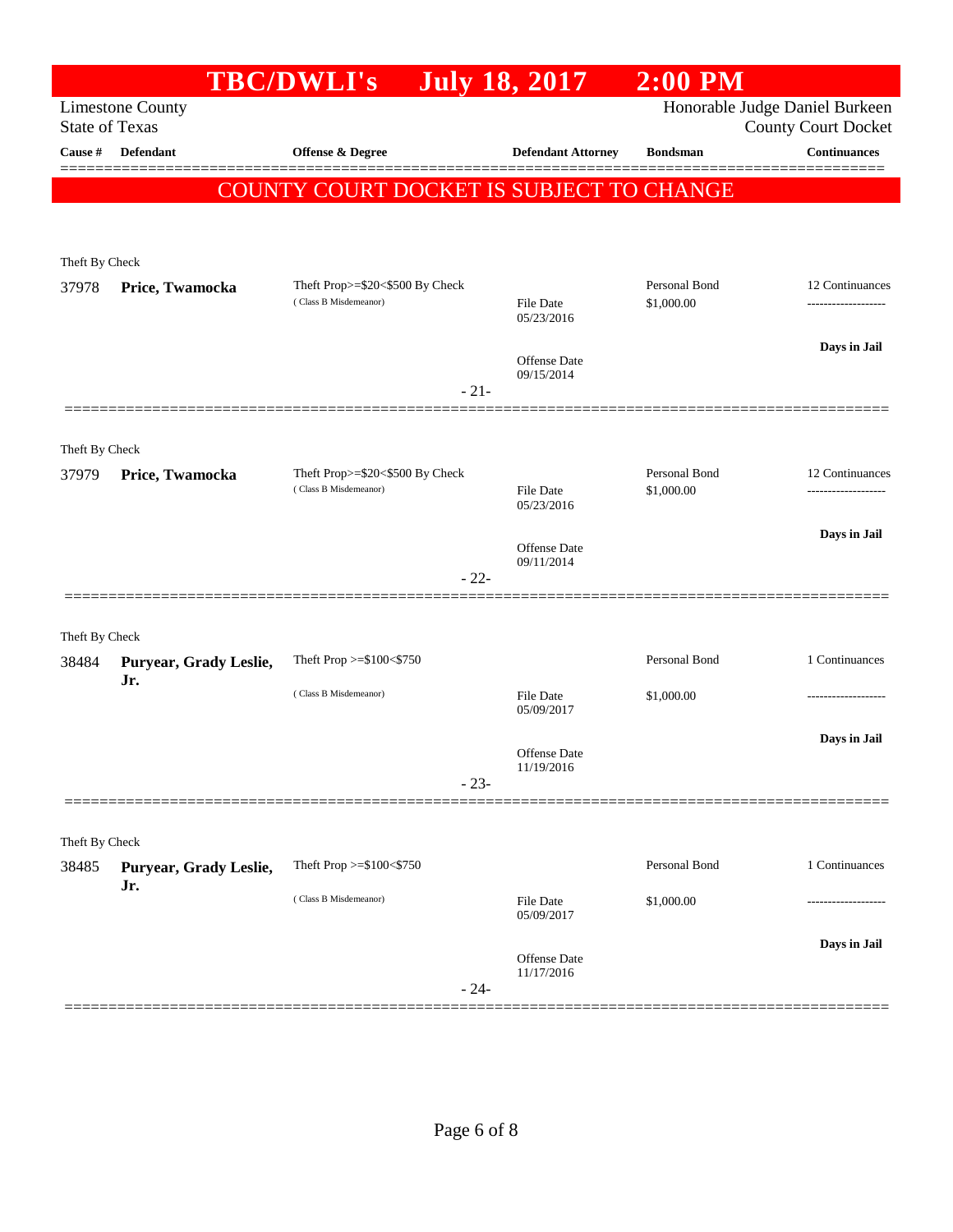|                                  |                             | <b>TBC/DWLI's</b>                                        | <b>July 18, 2017</b>              | $2:00$ PM                   |                                                   |
|----------------------------------|-----------------------------|----------------------------------------------------------|-----------------------------------|-----------------------------|---------------------------------------------------|
|                                  | <b>Limestone County</b>     |                                                          |                                   |                             | Honorable Judge Daniel Burkeen                    |
| <b>State of Texas</b><br>Cause # | Defendant                   | <b>Offense &amp; Degree</b>                              | <b>Defendant Attorney</b>         | <b>Bondsman</b>             | <b>County Court Docket</b><br><b>Continuances</b> |
|                                  |                             |                                                          |                                   |                             |                                                   |
|                                  |                             | <b>COUNTY COURT DOCKET IS SUBJECT TO CHANGE</b>          |                                   |                             |                                                   |
|                                  |                             |                                                          |                                   |                             |                                                   |
| Review Hearing                   |                             |                                                          |                                   |                             |                                                   |
| 38142                            | Saldivar, Saul              | Driving W/Lic Inv W/Prev                                 |                                   | County Bail Bonds           | 7 Continuances                                    |
|                                  |                             | Conv/Susp/W/O Fin Res<br>(Class B Misdemeanor)           | <b>File Date</b>                  | \$1,500.00                  |                                                   |
|                                  |                             |                                                          | 08/23/2016                        |                             |                                                   |
|                                  |                             |                                                          | Offense Date                      |                             | Days in Jail                                      |
|                                  |                             | $-25-$                                                   | 06/29/2016                        |                             |                                                   |
|                                  |                             |                                                          |                                   |                             |                                                   |
| Theft By Check                   |                             |                                                          |                                   |                             |                                                   |
| 37839                            | <b>Sherrod, David Keith</b> | Theft Prop>=\$20<\$500 By Check                          |                                   | Personal Bond               | 0 Continuances                                    |
|                                  |                             | (Class B Misdemeanor)                                    | <b>File Date</b><br>02/24/2016    | \$1,000.00                  |                                                   |
|                                  |                             |                                                          |                                   |                             | Days in Jail                                      |
|                                  |                             |                                                          | <b>Offense</b> Date<br>04/30/2014 |                             |                                                   |
|                                  |                             | $-26-$                                                   |                                   |                             |                                                   |
|                                  |                             |                                                          |                                   |                             |                                                   |
| Theft By Check                   |                             |                                                          |                                   |                             |                                                   |
| 36705                            | Webb, Jessie Loraine        | Theft Prop>=\$20<\$500 By Check<br>(Class B Misdemeanor) |                                   | Personal Bond               | 12 Continuances                                   |
|                                  |                             |                                                          | <b>File Date</b><br>11/05/2013    | \$1,000.00                  | -------------------                               |
|                                  |                             |                                                          |                                   |                             | Days in Jail                                      |
|                                  |                             |                                                          | Offense Date<br>02/11/2013        |                             |                                                   |
|                                  |                             | $-27-$                                                   |                                   |                             |                                                   |
|                                  |                             |                                                          |                                   |                             |                                                   |
| Review Hearing                   |                             |                                                          |                                   |                             |                                                   |
| 36865                            | Webb, Jessie Loraine        | Bail Jumping And Fail To Appear<br>(Class A Misdemeanor) | File Date                         | Personal Bond<br>\$1,000.00 | 12 Continuances                                   |
|                                  |                             |                                                          | 02/28/2014                        |                             |                                                   |
|                                  |                             |                                                          | Offense Date                      |                             | Days in Jail                                      |
|                                  |                             | $-28-$                                                   | 02/19/2014                        |                             |                                                   |
|                                  |                             |                                                          |                                   |                             |                                                   |